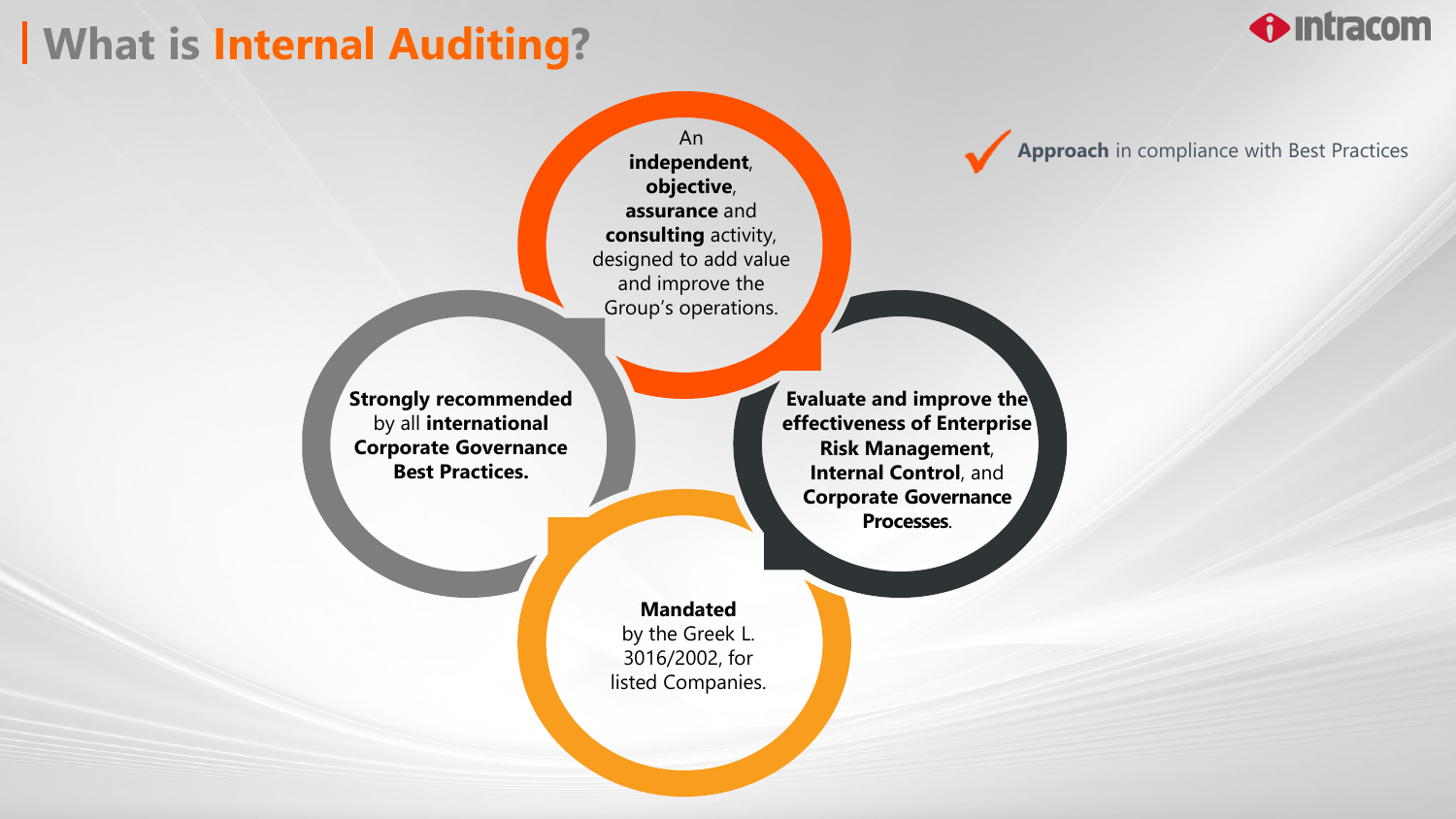# | C.A.R.E.S. approach



Approach in compliance with Best Practices

**COMPLIANCE** 

With policies, rules, regulations, and laws

### **AUTHORIZATION** Proper review and

approval

### **RELIABILITY & ACCURACY OF DATA**

Accurate, timely, useful, reliable and relevant

### **EFFECTIVENESS &** EFFICIENCY

Operations are effective and efficient; accomplishment and monitoring of goals

### **SAFEGUARDING ASSETS**

Assets are protected from theft, misuse, and misappropriation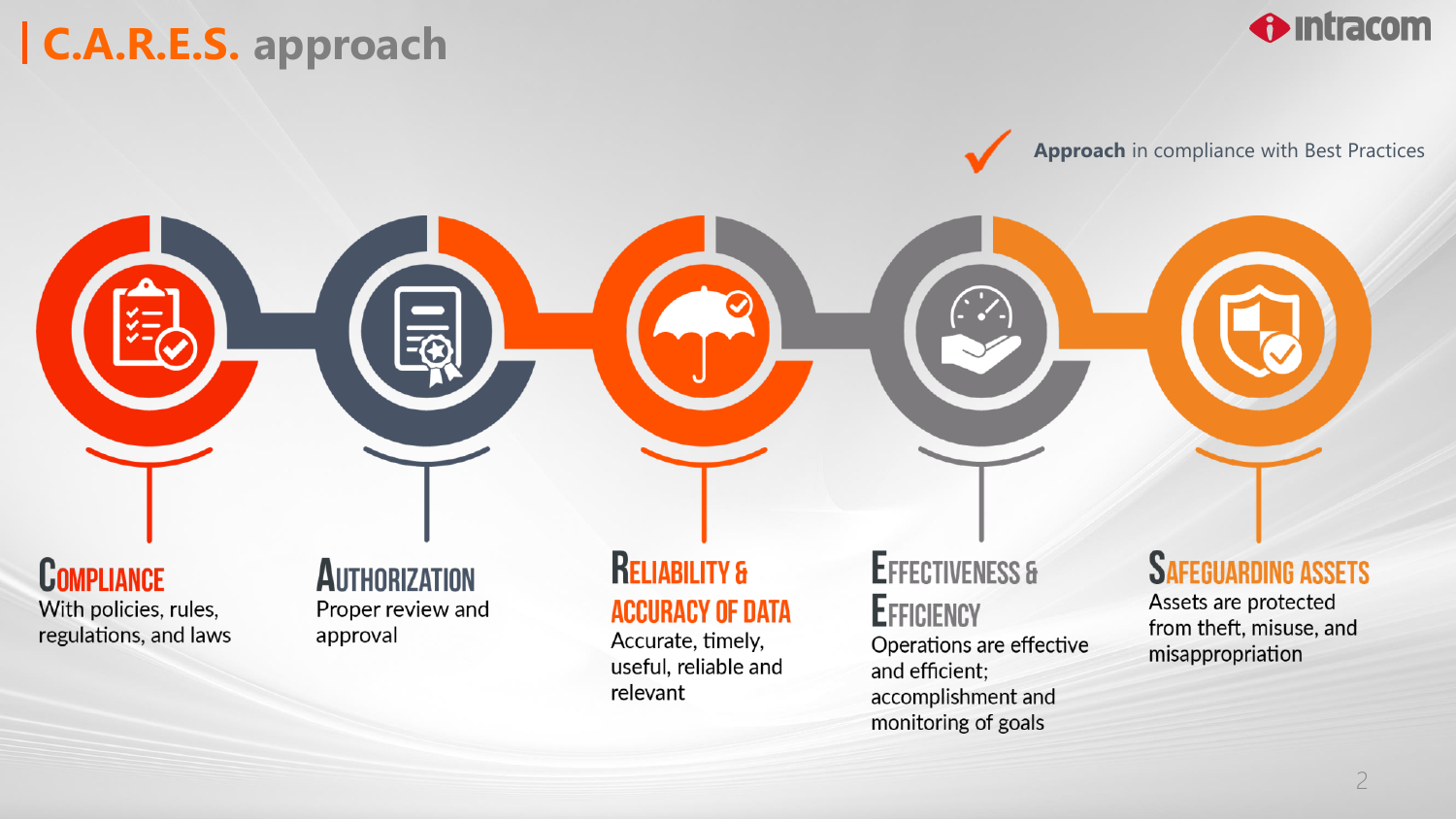## **Internal Audit and Senior Management**

### We follow the **"3 Lines of Defense Model"**



Regulators

 $\bigoplus$  intracom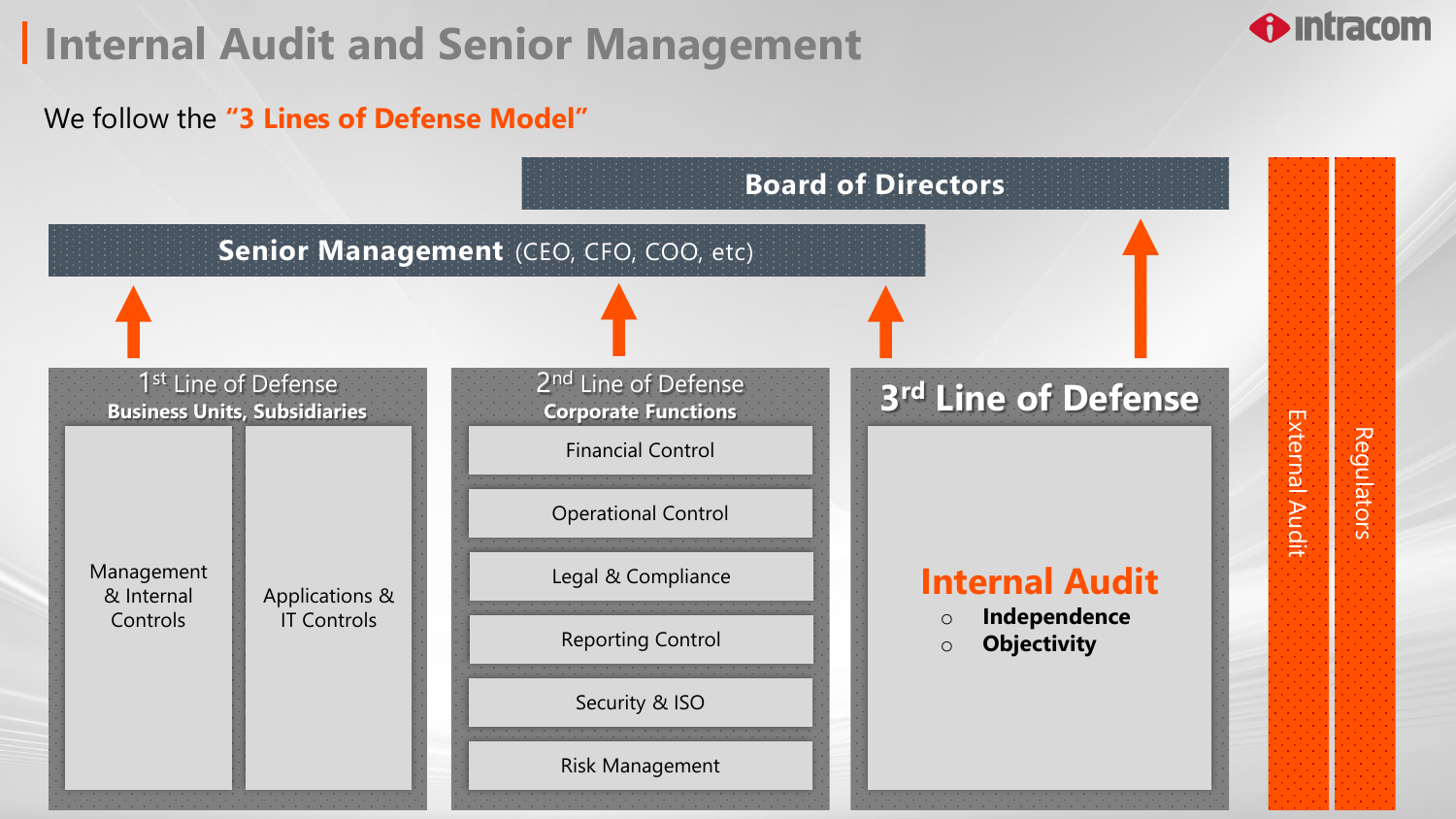### **Basic Principles**



**Management's responsibility**  to maintain robust Controls and Systems, for the prevention and detection of irregularities and fraud.

Internal Audit should not be seen as a **substitute**  for that.

**Risk-Based Internal Auditing methodology**, and not performance evaluation. **Approach** in compliance with Best Practices

**Internal Audit**

**Reasonable**, and not absolute, **Assurance** is being provided.

Conforms to the **International Standards for the Professional Practice of Internal Auditing.**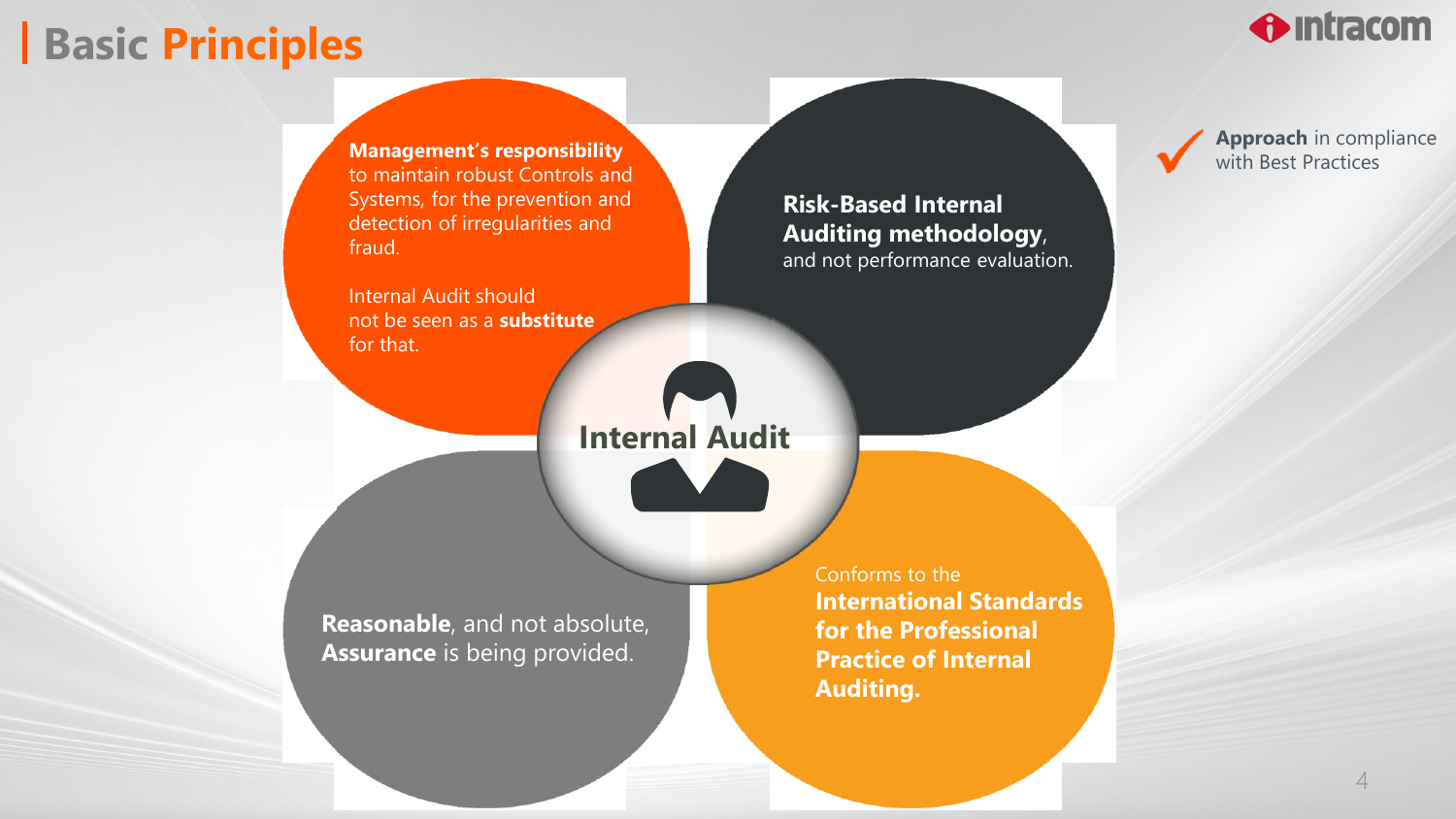# **Benefits from a strong Internal Audit Unit**

**I N T E R N A L A U D I T**

- **Establishment of an "Audit Culture"** ("audit umbrella").
- Enforcement of **Accountability**, that tones up the working efforts of all employees.

- **Disclosure of material Weaknesses and significant Risks**.
- Additional **Monetary Savings** %.
- **Safeguarding** of Assets.

 **Reduction** in the number of potential errors, mismanagement incidents, fraud, negligence events, control weaknesses, regulatory violations, policy violations and operational inefficiencies.

- **Improvement** of the quality and quantity of Information and Communication.
- **Upgrading** of the overall Organization of the Group.

 $\bigoplus$  intracom